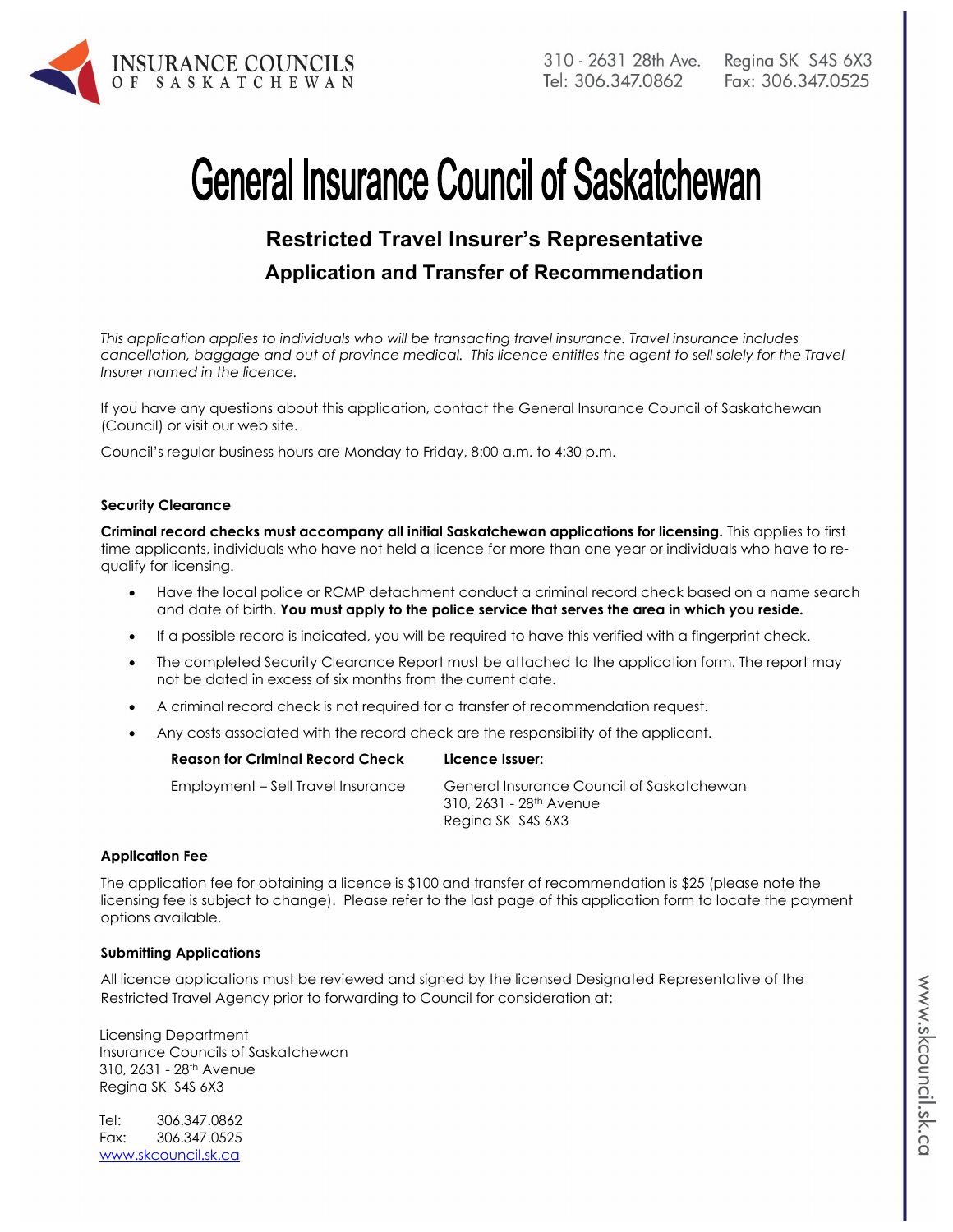| <b>General Insurance Council of</b>                                                                                                          | For ICS use only | <b>Received Date</b>            |                 |           |
|----------------------------------------------------------------------------------------------------------------------------------------------|------------------|---------------------------------|-----------------|-----------|
|                                                                                                                                              | Licence Number   |                                 |                 |           |
| Saskatchewan                                                                                                                                 |                  |                                 |                 |           |
|                                                                                                                                              | Date Issued      |                                 |                 |           |
| Restricted Travel Insurer's<br>Representative                                                                                                |                  |                                 |                 |           |
| $\Box$ Application - \$100                                                                                                                   | Date Processed   |                                 |                 |           |
| Transfer of Recommendation - \$25                                                                                                            |                  |                                 |                 |           |
| <b>Part A: Identification Information</b>                                                                                                    |                  |                                 | $\square$ Male  |           |
|                                                                                                                                              |                  |                                 | $\Box$ Female   |           |
| $\Box$<br>$\Box$ Mrs.<br>$\Box$ Miss<br>Mr.<br>$\Box$ Ms.                                                                                    |                  | Date of Birth<br>month day year |                 |           |
| Legal Last Name<br>Legal First Name (in full)                                                                                                |                  | Legal Middle Name(s) (in full)  |                 |           |
| <b>Preferred First Name</b>                                                                                                                  |                  | Maiden Name                     |                 |           |
|                                                                                                                                              |                  |                                 |                 |           |
| Previous Surname(s):                                                                                                                         |                  |                                 |                 |           |
| 1. Are you a permanent resident or citizen of Canada?<br>If you answered yes, do not complete question 2.                                    |                  |                                 | $\Box$ Yes      | $\Box$ No |
| 2. Are you a citizen of another country that holds a valid work permit or Immigrant Visa in<br>Canada? If yes, please attach a copy.         |                  |                                 | $\Box$ Yes      | $\Box$ No |
| If you answered no to either question, please provide an explanation on a separate sheet of paper and attach it<br>to this application form. |                  |                                 |                 |           |
| <b>Place of residence</b>                                                                                                                    |                  |                                 |                 |           |
|                                                                                                                                              |                  |                                 |                 |           |
| Number and Street, Apt., Box #                                                                                                               |                  |                                 |                 |           |
|                                                                                                                                              |                  |                                 |                 |           |
| City/Town                                                                                                                                    | Province/State   |                                 | Postal/Zip Code |           |
|                                                                                                                                              |                  |                                 |                 |           |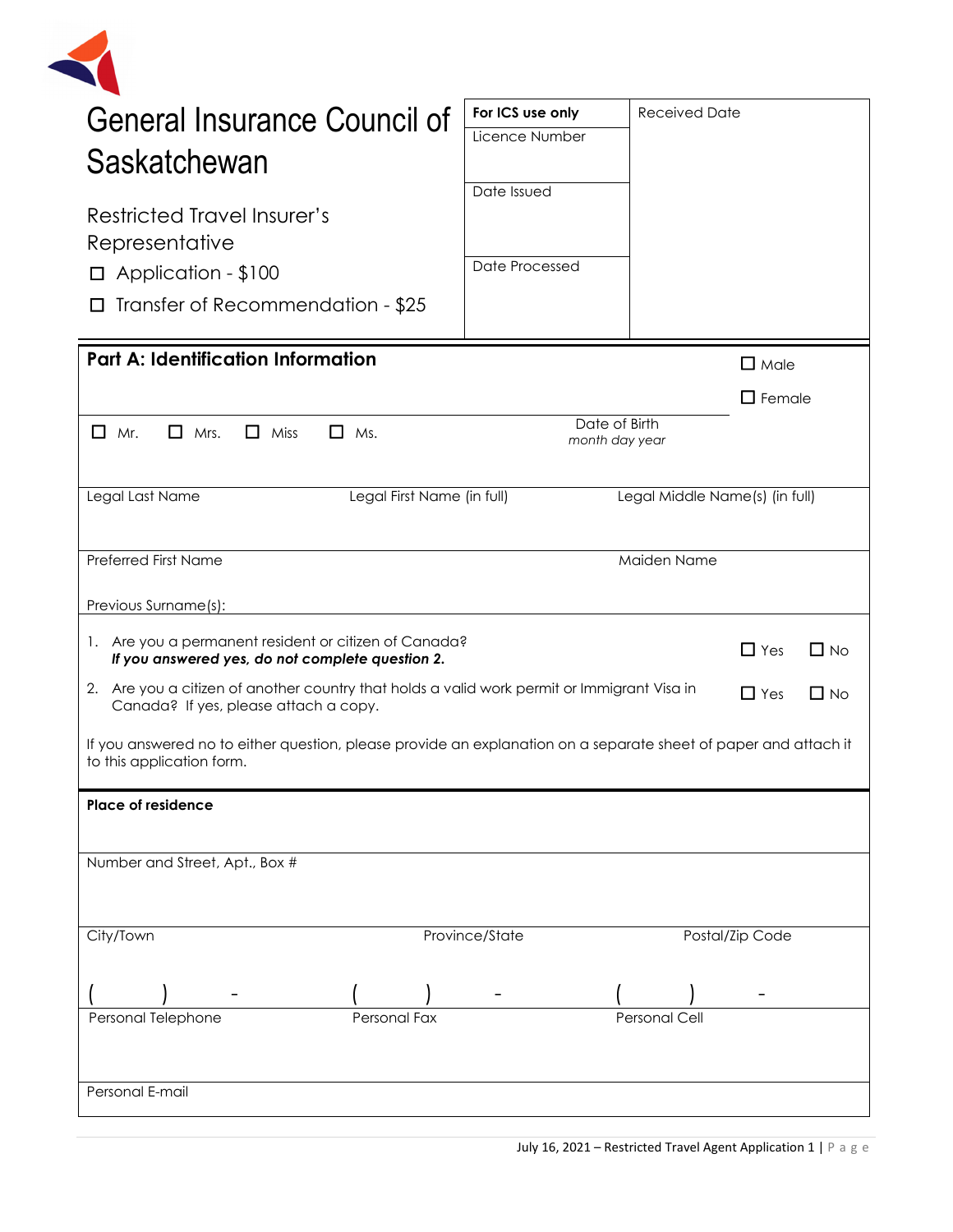

| Name of Insurer and business address where you will be employed. This is the address mail will be sent to.<br>(complete only if different than place of residence)                           |  |  |  |
|----------------------------------------------------------------------------------------------------------------------------------------------------------------------------------------------|--|--|--|
| Insurer's Name                                                                                                                                                                               |  |  |  |
| Number, Street, Suite # and/or Box #                                                                                                                                                         |  |  |  |
| Province/State<br>City/Town<br>Postal/Zip Code                                                                                                                                               |  |  |  |
| ext                                                                                                                                                                                          |  |  |  |
| <b>Business Telephone</b><br><b>Business Fax</b>                                                                                                                                             |  |  |  |
| <b>Business E-mail</b>                                                                                                                                                                       |  |  |  |
| Part B: Other Recognized Designations and/or Education Obtained                                                                                                                              |  |  |  |
| Highest level of education obtained                                                                                                                                                          |  |  |  |
| $\Box$ Other<br>$\Box$ GED<br>$\Box$ High School Diploma                                                                                                                                     |  |  |  |
| Please identify all insurance designations you currently hold. Attach a copy of the certificate or diploma to this<br>application.                                                           |  |  |  |
| Part C: Examination and/or Experience Information                                                                                                                                            |  |  |  |
| An application for licence will not be accepted unless the applicant has passed the qualifying examination(s)<br>and provides supporting documentation of successful completion.             |  |  |  |
| I have satisfied the following requirements: (Place a check mark in the boxes that apply to this application)                                                                                |  |  |  |
| ⊔<br>I have successfully completed the General Insurance Council Bylaw Examination; and                                                                                                      |  |  |  |
| $\Box$<br>I have successfully completed the Saskatchewan Travel Insurance Qualifying Course and Examination; or                                                                              |  |  |  |
| ப<br>I have successfully completed the Life Licence Qualification Program (LLQP) Accident & Sickness Course<br>and Examinations.                                                             |  |  |  |
| <b>Note 1:</b> Individuals must apply for a licence within one year from the date of successful completion of the examination(s).                                                            |  |  |  |
| Note 2: An individual applying for a licence, who has not held an active licence in any jurisdiction in Canada during the past<br>two consecutive years, will be considered a new applicant. |  |  |  |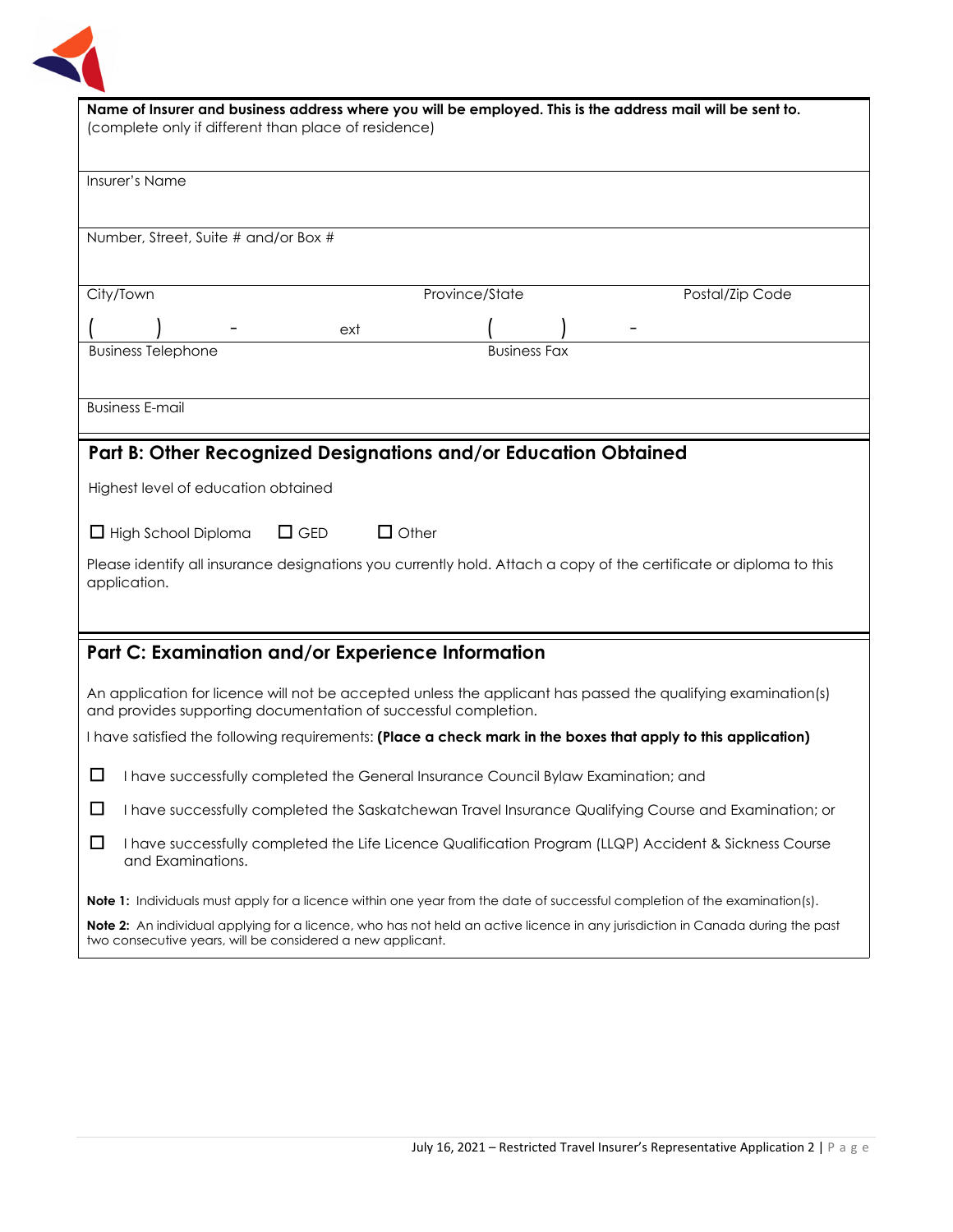

## **Part D: Background**

| licensed.                                                                                                                                                                                                                 |                                                                                                                                                                |    | The following are questions relevant to The Insurance Act (Act) regarding trustworthiness and suitability to be                                                                                                                                                                                                                      |
|---------------------------------------------------------------------------------------------------------------------------------------------------------------------------------------------------------------------------|----------------------------------------------------------------------------------------------------------------------------------------------------------------|----|--------------------------------------------------------------------------------------------------------------------------------------------------------------------------------------------------------------------------------------------------------------------------------------------------------------------------------------|
| a material misstatement.                                                                                                                                                                                                  |                                                                                                                                                                |    | Please read these questions carefully to ensure all responses are accurate. Inaccurate answers may be considered                                                                                                                                                                                                                     |
| attach to the application form.                                                                                                                                                                                           |                                                                                                                                                                |    | For any questions where disclosure is required, please provide complete details on a separate sheet of paper and                                                                                                                                                                                                                     |
| Have you ever held an insurance or adjuster<br>1.<br>licence in Saskatchewan, or anywhere in Canada<br>or in the world?                                                                                                   |                                                                                                                                                                | 5. | Have you ever been the subject of receivership<br>and/or bankruptcy proceedings, including<br>consumer proposals?                                                                                                                                                                                                                    |
| $\Box$ Nothing to Disclose                                                                                                                                                                                                | <b>Disclosure attached</b>                                                                                                                                     |    | $\Box$ Nothing to Disclose<br>$\Box$ Disclosure attached                                                                                                                                                                                                                                                                             |
| If yes, please provide information about licence year,<br>licence class and jurisdiction.                                                                                                                                 |                                                                                                                                                                |    | If yes, please provide an explanation of the circumstances<br>and a complete copy of the documents involved.                                                                                                                                                                                                                         |
|                                                                                                                                                                                                                           |                                                                                                                                                                |    | This question applies to you personally AND any company<br>in which you are/were a principal shareholder, officer or<br>director or designated representative.                                                                                                                                                                       |
| Has any licence or registration held by you as an<br>2.<br>insurance agent, adjuster or for selling any other<br>financial products, ever been suspended or<br>revoked, for cause, anywhere in Canada or in the<br>world? |                                                                                                                                                                | 6. | Have you ever been the subject of any complaints,<br>investigations, sanctions or disciplinary actions,<br>including but not limited to, a letter of warning,<br>caution, fine, etc., against you by any financial<br>services regulator, federal regulator (e.g., FINTRAC,<br>CRA, CRTC, Privacy Commissioner, etc.) insurer or any |
| $\Box$ Nothing to Disclose                                                                                                                                                                                                | $\Box$ Disclosure attached                                                                                                                                     |    | other financial services company with which you<br>hold/held a contract, in Canada or anywhere in the<br>world?                                                                                                                                                                                                                      |
|                                                                                                                                                                                                                           | This question applies to you personally AND any<br>company in which you are/were a principal shareholder,<br>officer or director or designated representative. |    | $\Box$ Disclosure attached<br>$\Box$ Nothing to Disclose                                                                                                                                                                                                                                                                             |
|                                                                                                                                                                                                                           |                                                                                                                                                                |    | This question applies to you personally AND any company<br>in which you are/were a principal shareholder, officer or<br>director or designated representative.                                                                                                                                                                       |
| Have you ever been refused an insurance or<br>3.<br>adjuster licence or registration for selling financial<br>products or adjusting claims in Canada or<br>anywhere in the world?                                         |                                                                                                                                                                | 7. | Have you ever been investigated, charged or<br>convicted of any criminal or quasi-criminal offence,<br>in Canada or anywhere in the world?                                                                                                                                                                                           |
| $\Box$ Nothing to Disclose                                                                                                                                                                                                | <b>Disclosure attached</b>                                                                                                                                     |    | $\Box$ Nothing to Disclose<br>$\Box$ Disclosure attached                                                                                                                                                                                                                                                                             |
| This question applies to you personally AND any<br>company in which you are/were a principal shareholder,<br>officer or director or designated representative.                                                            |                                                                                                                                                                |    | This question applies to you personally AND any company<br>in which you are/were a principal shareholder, officer or<br>director or designated representative.                                                                                                                                                                       |
| Do you currently or plan to engage in any business<br>4.<br>or occupation other than the insurance or<br>adjusting business?                                                                                              |                                                                                                                                                                | 8. | Have you ever been the subject of any type of legal<br>action, including but not limited to, class action<br>lawsuits or civil actions respecting the business of                                                                                                                                                                    |
| $\Box$ Nothing to Disclose                                                                                                                                                                                                | <b>Disclosure attached</b>                                                                                                                                     |    | insurance including adjusting, or any other financial<br>service, in Canada or anywhere in the world?                                                                                                                                                                                                                                |
| Please provide the name of the business, occupation<br>details, supervisory responsibilities and date of<br>employment.                                                                                                   |                                                                                                                                                                |    | $\Box$ Nothing to Disclose<br>$\Box$ Disclosure attached                                                                                                                                                                                                                                                                             |
| This would include any business that requires a licence or<br>registration or is corporately registered.                                                                                                                  |                                                                                                                                                                |    | This question applies to you personally AND any company<br>in which you are/were a principal shareholder, officer or<br>director or designated representative.                                                                                                                                                                       |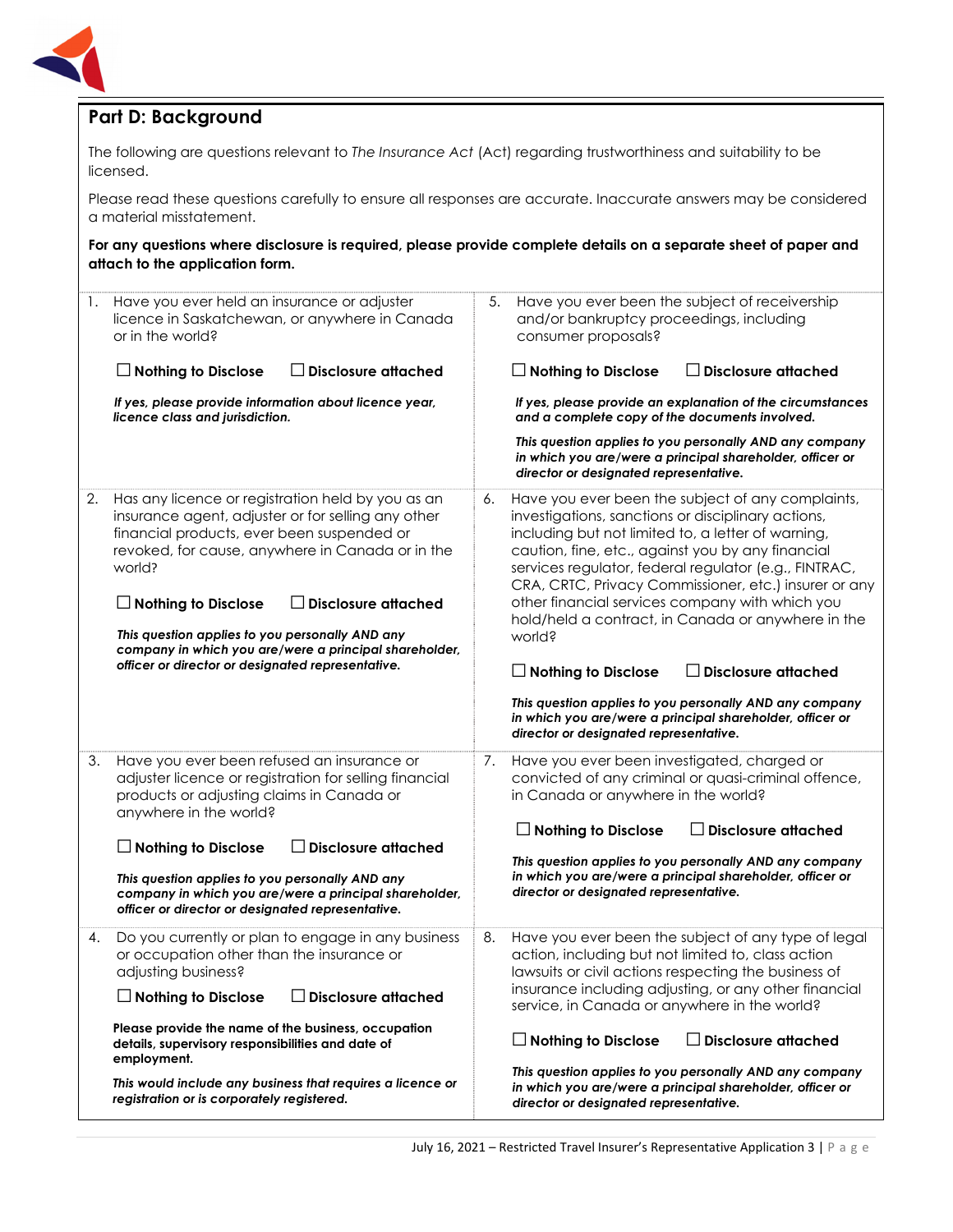

|                                                                                                                         | <b>Part E: Non-Resident Applicants</b>                                                       |                                                                                                                                                                                                                    |                         |
|-------------------------------------------------------------------------------------------------------------------------|----------------------------------------------------------------------------------------------|--------------------------------------------------------------------------------------------------------------------------------------------------------------------------------------------------------------------|-------------------------|
| Saskatchewan address for service as required by subsection 10-1(3) of The Insurance Regulations.                        |                                                                                              |                                                                                                                                                                                                                    |                         |
|                                                                                                                         |                                                                                              | SK                                                                                                                                                                                                                 |                         |
|                                                                                                                         | Street Address (Box #'s will not be accepted)                                                | City/Town<br>Province                                                                                                                                                                                              | Postal Code             |
| 2.                                                                                                                      | a)                                                                                           | A non-resident applicant whose home jurisdiction has a web based licensee search is not required to<br>provide a Certificate of Authority/Non-Resident Endorsement. Council will verify the licence status online. |                         |
|                                                                                                                         | b                                                                                            | A non-resident applicant whose home jurisdiction does not have a web based license search, is required<br>to provide a Certificate of Authority/Non-Resident Endorsement with this application.                    |                         |
| What date did you obtain your Restricted Travel Agent Licence in your resident<br>З.<br>month day year<br>jurisdiction? |                                                                                              |                                                                                                                                                                                                                    |                         |
| 4.                                                                                                                      | am required to comply with continuing education requirements in my resident<br>jurisdiction? |                                                                                                                                                                                                                    | Yes $\Box$ No<br>$\Box$ |
| 5.                                                                                                                      | Identify your employment start date with this recommender                                    | month day year                                                                                                                                                                                                     |                         |

## **Part F: Consent to the Collection, Use and Disclosure of Information**

By applying for an insurance licence, I, the applicant, understand personal information will need to be collected from me and from other sources such as the recommender of the licence, financial service regulators, law enforcement agencies, credit bureaus, insurance companies, previous employers or other organizations in the financial services sector. I, therefore, consent to the collection and use of this personal information for the purpose of determining suitability for licensing.

I, the applicant, further understand and consent to the disclosure of personal information to the recommender of the licence, financial service regulators, law enforcement agencies, credit bureaus, insurance companies or other organizations in the financial services sector, for the purpose of determining suitability for licensing.

| Signature of applicant  | Date Signed |  |
|-------------------------|-------------|--|
|                         |             |  |
|                         |             |  |
| Print name of applicant |             |  |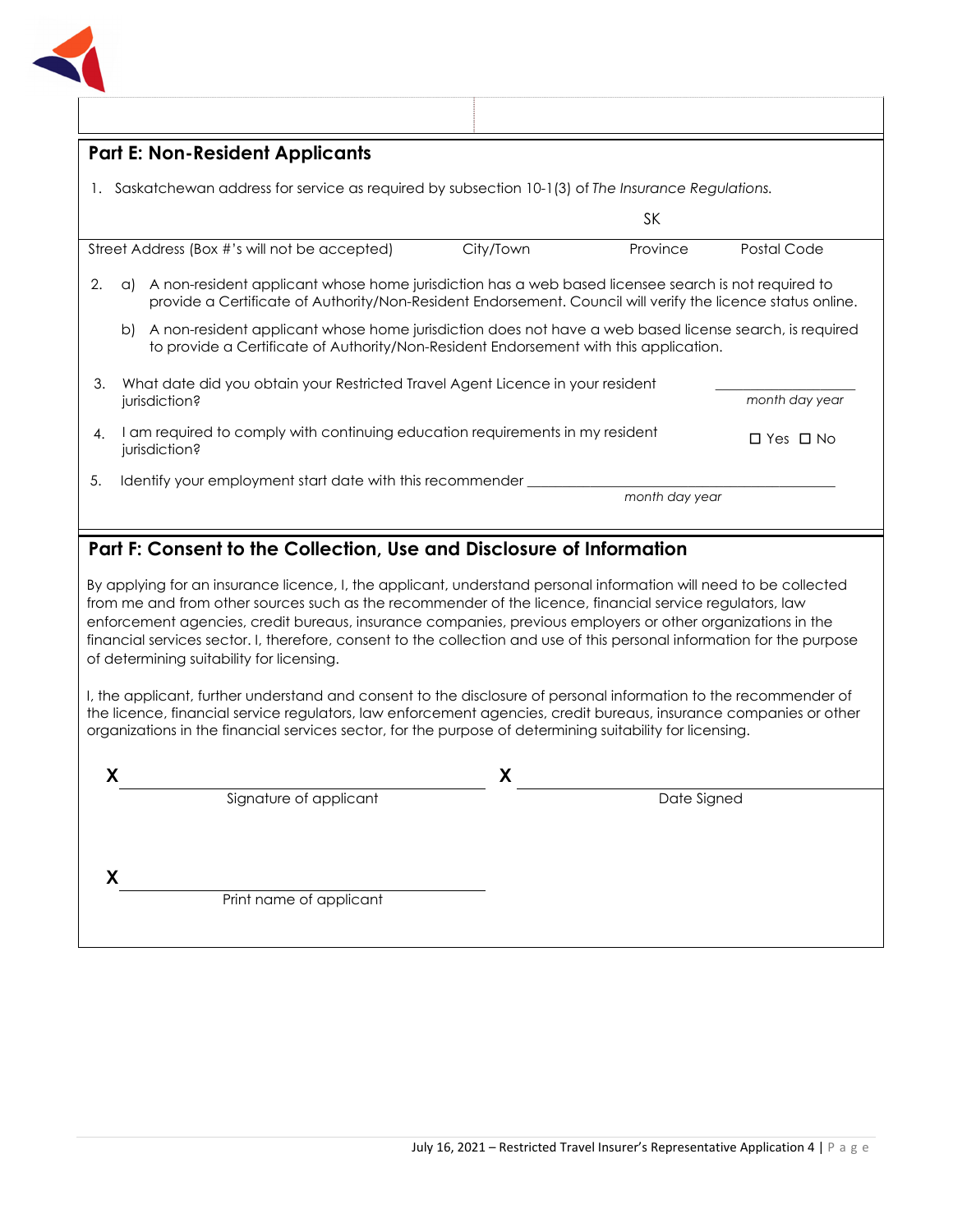

## **Part G: Declaration**

The making of a false statement on this application constitutes a material misstatement and may result in the refusal of this application and the subsequent suspension or cancellation of any licence issued. This application is required to be signed by the applicant named herein.

I, \_\_\_\_\_\_\_\_\_\_\_\_\_\_\_\_\_\_\_\_\_\_\_\_\_\_\_\_\_\_\_\_\_\_\_, solemnly declare that all statements and answers in the foregoing application including attachments are true and correct, and I make this solemn declaration conscientiously believing it to be true, and knowing that it is of the same force and effect as if made under oath.

| X                                                                                                                                                                                                                  |                        | X                                                                 |                                                                                                    |  |
|--------------------------------------------------------------------------------------------------------------------------------------------------------------------------------------------------------------------|------------------------|-------------------------------------------------------------------|----------------------------------------------------------------------------------------------------|--|
|                                                                                                                                                                                                                    | Signature of applicant |                                                                   | Date Signed                                                                                        |  |
| <b>Part H: Recommender Declaration</b>                                                                                                                                                                             |                        |                                                                   |                                                                                                    |  |
|                                                                                                                                                                                                                    |                        | To be completed by the licensed insurer that is recommending you. |                                                                                                    |  |
| <b>Applicant Name</b>                                                                                                                                                                                              |                        |                                                                   |                                                                                                    |  |
| <b>Please Print</b>                                                                                                                                                                                                | herein.                |                                                                   | is hereby recommended to act as a Restricted Travel Insurer's Representative for the insurer named |  |
| The recommender certifies that the qualifications and business record of the applicant have been investigated and<br>that the applicant is suitable to receive a licence.                                          |                        |                                                                   |                                                                                                    |  |
| To the best of my knowledge, information and belief, all statements and answers contained in the foregoing<br>application are true and correct, and that the applicant has completed this application.             |                        |                                                                   |                                                                                                    |  |
| IT IS UNDERSTOOD THAT IF THE APPLICANT NAMED HEREIN IS TERMINATED BY US, WRITTEN NOTICE, INCLUDING THE<br>REASONS FOR TERMINATION, WILL BE GIVEN TO THE GENERAL INSURANCE COUNCIL OF SASKATCHEWAN,<br>IMMEDIATELY. |                        |                                                                   |                                                                                                    |  |
| <b>Print Legal Name of Recommender</b>                                                                                                                                                                             |                        |                                                                   |                                                                                                    |  |
|                                                                                                                                                                                                                    |                        |                                                                   |                                                                                                    |  |
| <b>Authorized Official/Delegate</b><br><b>Print Name</b>                                                                                                                                                           |                        | Signature                                                         | Date Signed                                                                                        |  |
|                                                                                                                                                                                                                    |                        |                                                                   |                                                                                                    |  |
| Telephone                                                                                                                                                                                                          | Fax                    |                                                                   | E-mail Address                                                                                     |  |

## **THE ABOVE APPLICANT WILL NOT ACT AS AN INSURER'S REPRESENTATIVE UNTIL THE LICENCE IS ISSUED**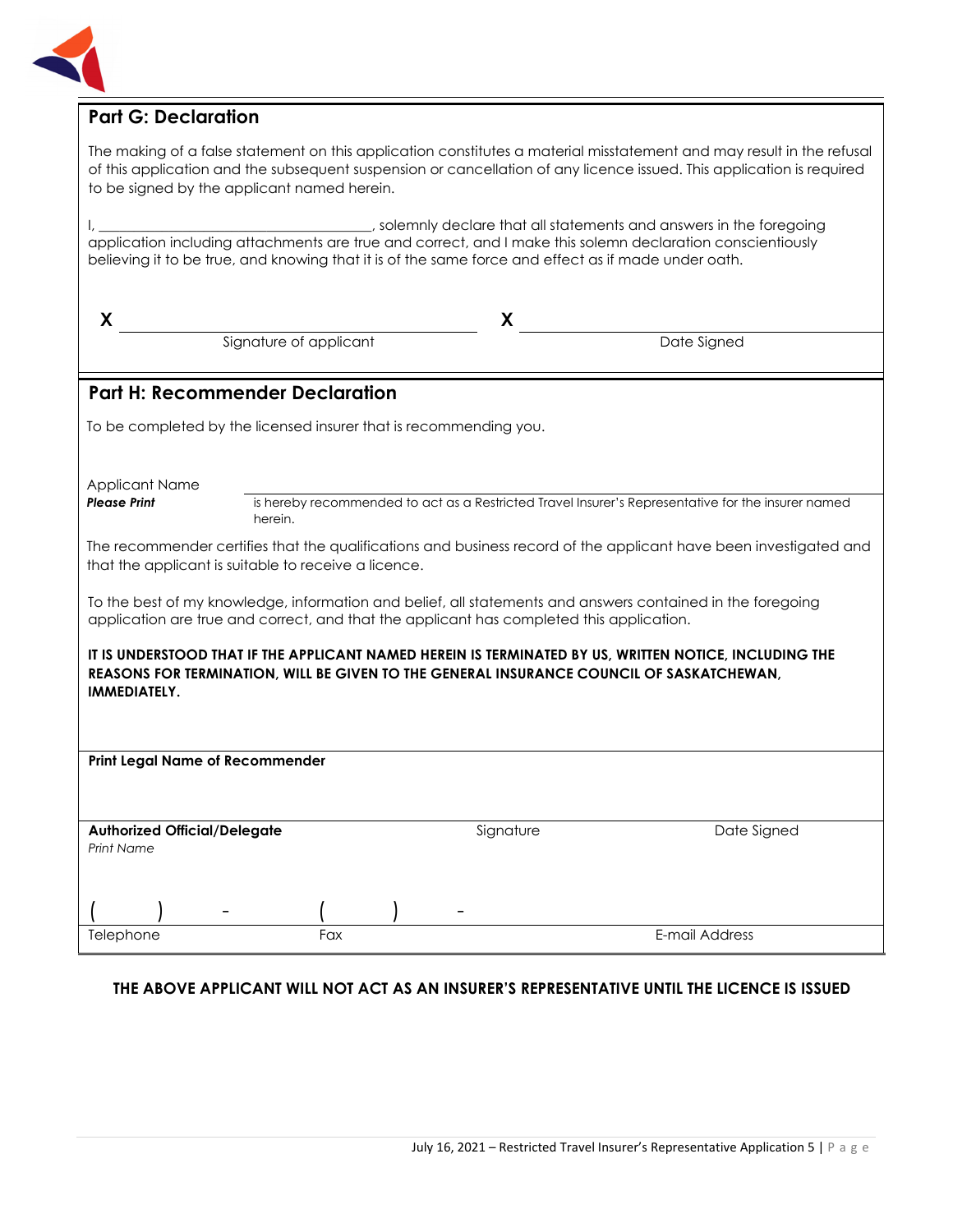



## **Attachments to the application form**

Part A – copy of your work permit or Immigrant Visa, and details, if applicable Part B, C, D – copies of all necessary documentation Part E – Non-Resident Endorsement, if applicable Provide Security Clearance Report Payment of licence fee

| Payment information (Please choose a payment option below) |                   |                                                |                                                                                                                                                    |  |
|------------------------------------------------------------|-------------------|------------------------------------------------|----------------------------------------------------------------------------------------------------------------------------------------------------|--|
|                                                            |                   | Cheque or money order enclosed for full amount | Make cheque or money order payable to the:<br><b>Insurance Councils of Saskatchewan.</b><br>An NSF charge of \$25 will apply for returned cheques. |  |
|                                                            |                   | Charge credit card for the full amount         |                                                                                                                                                    |  |
|                                                            |                   | <b>VISA</b>                                    | <b>Card Number</b>                                                                                                                                 |  |
|                                                            |                   |                                                |                                                                                                                                                    |  |
|                                                            | MasterCard<br>I I | Expiry Date (MM/YY)                            |                                                                                                                                                    |  |
|                                                            |                   |                                                |                                                                                                                                                    |  |
|                                                            |                   |                                                | Signature                                                                                                                                          |  |
|                                                            |                   |                                                | Print name of applicant                                                                                                                            |  |

Licensing Department Insurance Councils of Saskatchewan 310, 2631 - 28th Avenue Regina SK S4S 6X3

Tel: 306.347.0862 Fax: 306.347.0525

www.skcouncil.sk.ca